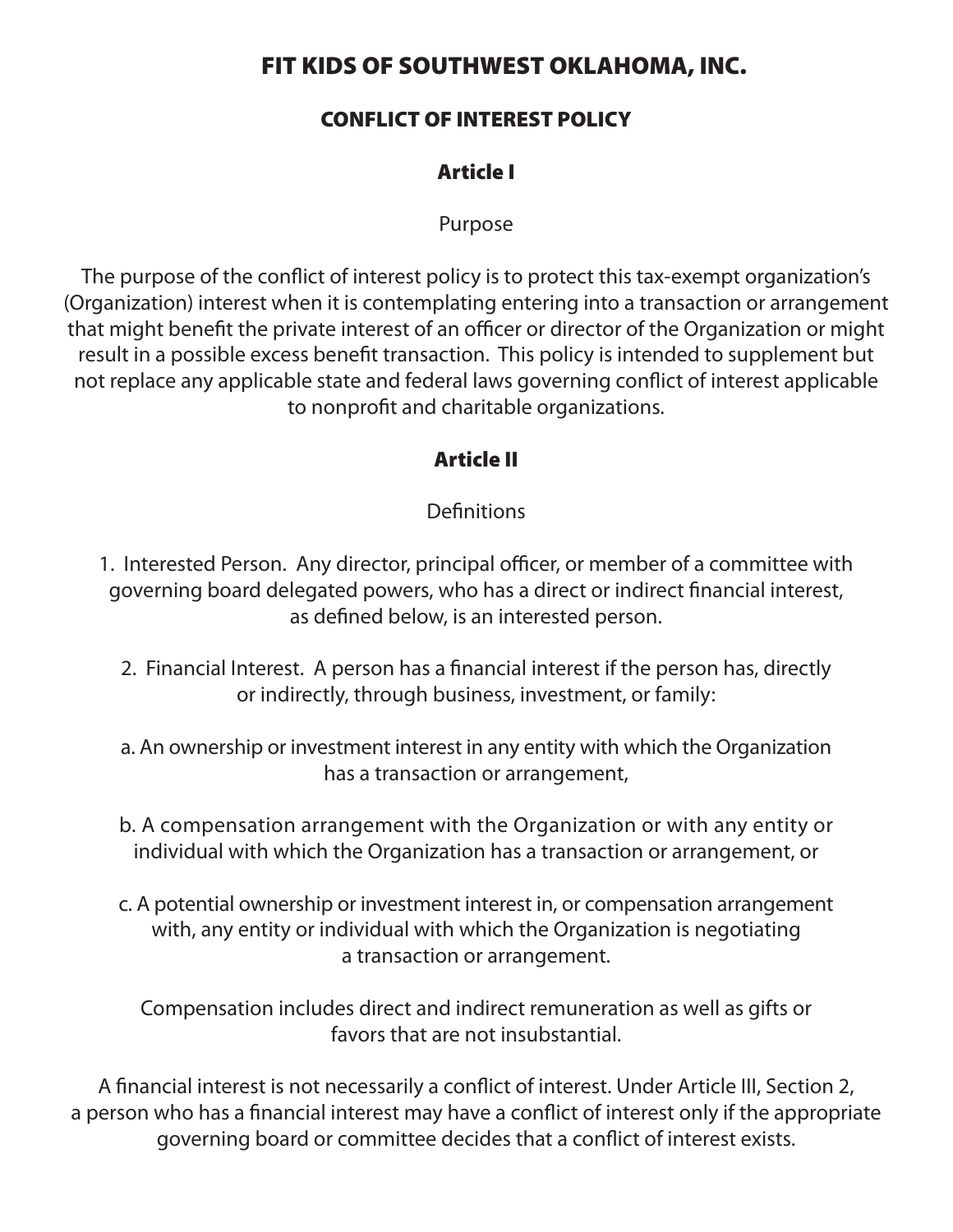# Article III

## Procedures

1. Duty to Disclose. In connection with any actual or possible conflict of interest, an interested person must disclose the existence of the financial interest and be given the opportunity to disclose all material facts to the directors and members of committees with governing board delegated powers considering the proposed transaction or arrangement.

2. Determining Whether a Conflict of Interest Exists.

After disclosure of the financial interest and all material facts, and after any discussion with the interested person, he/she shall leave the governing board or committee meeting while the determination of a conflict of interest is discussed and voted upon. The remaining board or committee members shall decide if a conflict of interest exists.

- 3. Procedures for Addressing the Conflict of Interest.
- a. An interested person may make a presentation at the governing board or committee meeting, but after the presentation, he/she shall leave the meeting during the discussion of, and the vote on, the transaction or arrangement involving the possible conflict of interest.
- b. The chairperson of the governing board or committee shall, if appropriate, appoint a disinterested person or committee to investigate alternatives to the proposed transaction or arrangement.

c. After exercising due diligence, the governing board or committee shall determine whether the Organization can obtain with reasonable efforts a more advantageous transaction or arrangement from a person or entity that would not give rise to a conflict of interest.

d. If a more advantageous transaction or arrangement is not reasonably possible under circumstances not producing a conflict of interest, the governing board or committee shall determine by a majority vote of the disinterested directors whether the transaction or arrangement is in the Organization's best interest, for its own benefit, and whether it is fair and reasonable. In conformity with the above determination it shall make its decision as to whether to enter into the transaction or arrangement.

4. Violations of the Conflicts of Interest Policy.

a. If the governing board or committee has reasonable cause to believe a member has failed to disclose actual or possible conflicts of interest, it shall inform the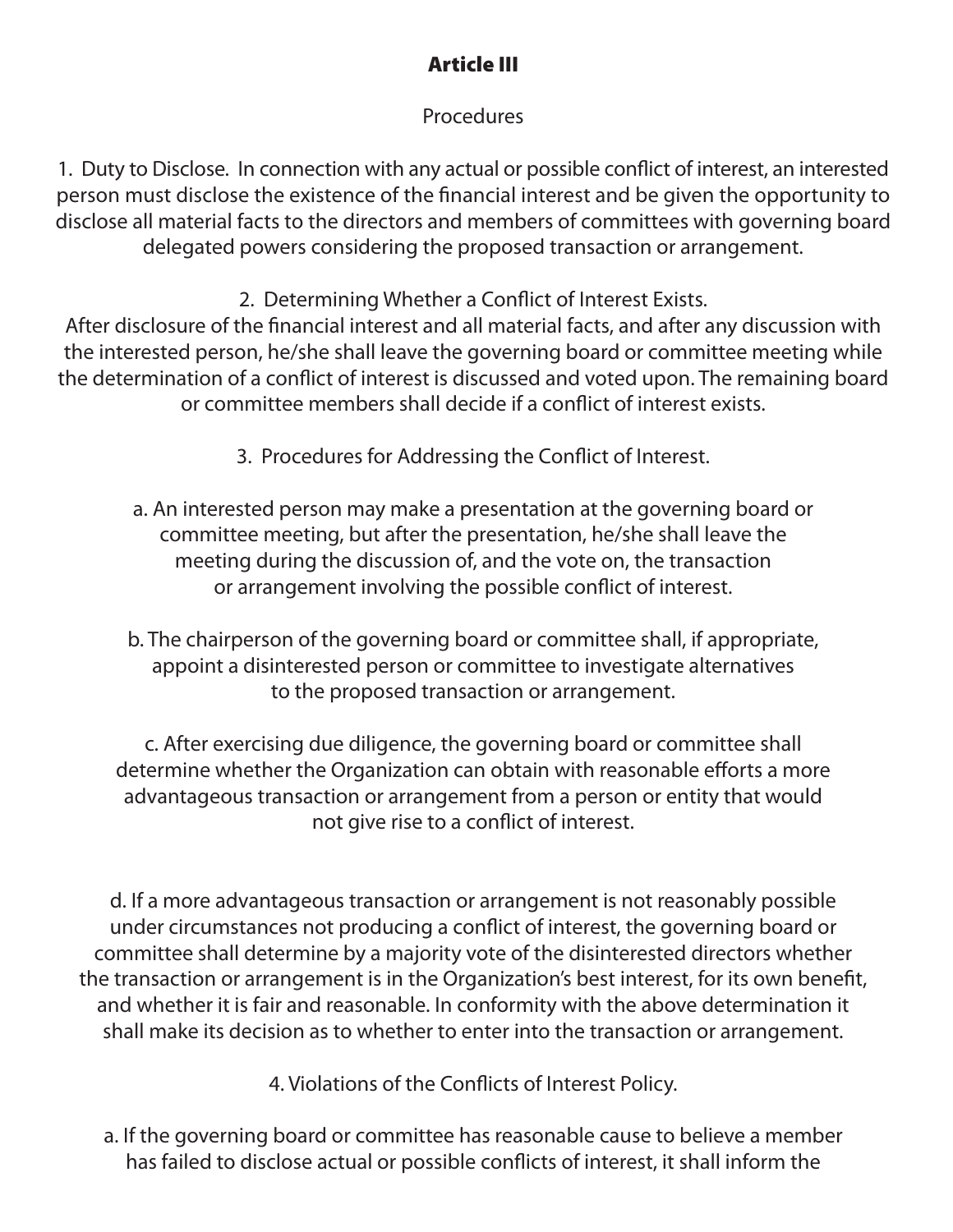member of the basis for such belief and afford the member an opportunity to explain the alleged failure to disclose.

b. If, after hearing the member's response and after making further investigation as warranted by the circumstances, the governing board or committee determines the member has failed to disclose an actual or possible conflict of interest, it shall take appropriate disciplinary and corrective action.

### Article IV

Records of Proceedings

The minutes of the governing board and all committees with board delegated powers shall contain:

a. The names of the persons who disclosed or otherwise were found to have a financial interest in connection with an actual or possible conflict of interest, the nature of the financial interest, any action taken to determine whether a conflict of interest was present, and the governing board's or committee's decision as to whether a conflict of interest in fact existed.

b. The names of the persons who were present for discussions and votes relating to the transaction or arrangement, the content of the discussion, including any alternatives to the proposed transaction or arrangement, and a record of any votes taken in connection with the proceedings.

# Article V

## Compensation

a. A voting member of the governing board who receives compensation, directly or indirectly, from the Organization for services is precluded from voting on matters pertaining to that member's compensation.

b. A voting member of any committee whose jurisdiction includes compensation matters and who receives compensation, directly or indirectly, from the Organization for services is precluded from voting on matters pertaining to that member's compensation.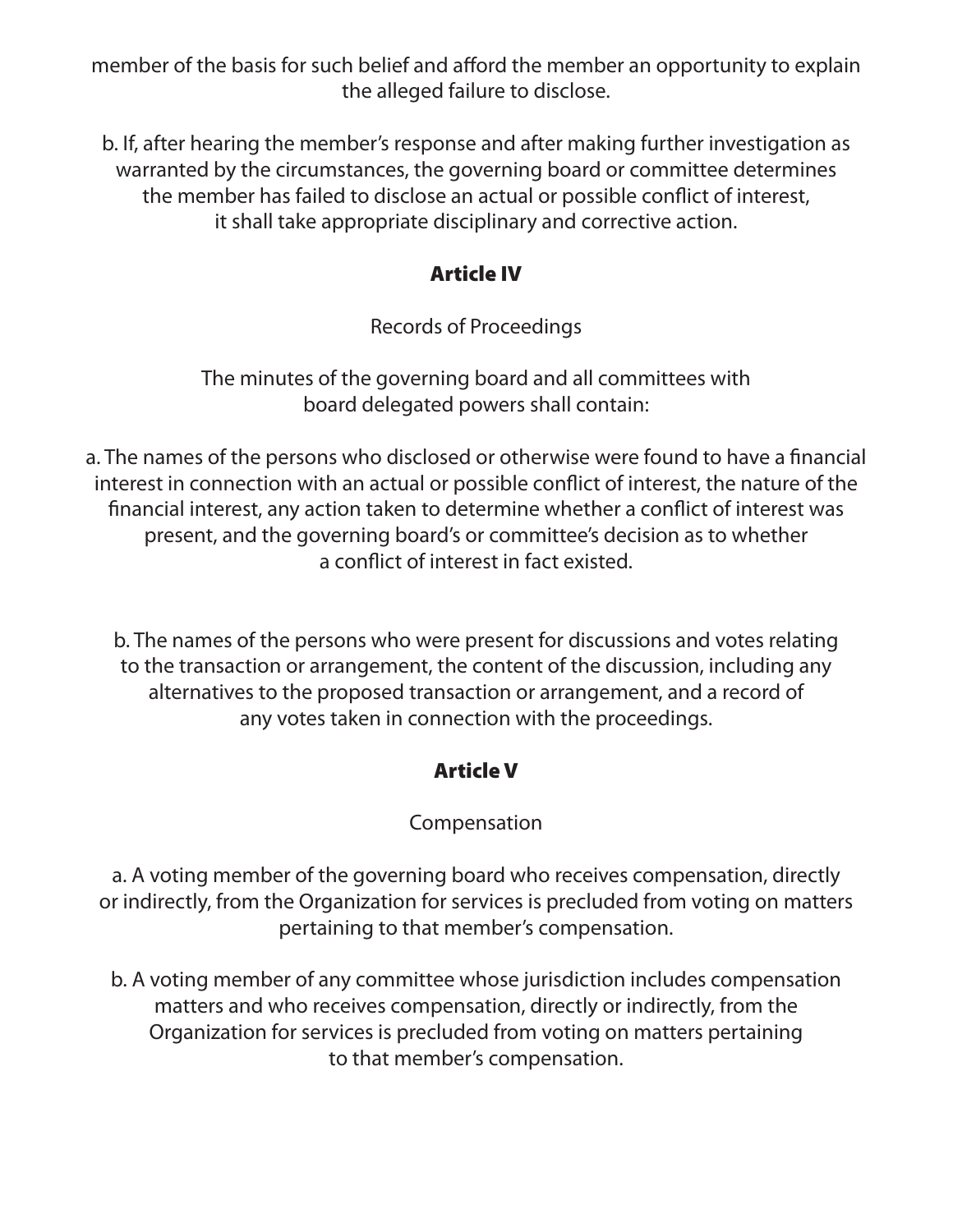c. No voting member of the governing board or any committee whose jurisdiction includes compensation matters and who receives compensation, directly or indirectly, from the Organization, either individually or collectively, is prohibited from providing information to any committee regarding compensation.

## Article VI

Annual Statements

Each director, principal officer and member of a committee with governing board delegated powers shall annually sign a statement which affirms such person:

a. Has received a copy of the conflicts of interest policy,

b. Has read and understands the policy,

c. Has agreed to comply with the policy, and

d. Understands the Organization is charitable and in order to maintain its federal tax exemption it must engage primarily in activities which accomplish one or more of its tax-exempt purposes.

# Article VII

# Periodic Reviews

To ensure the Organization operates in a manner consistent with charitable purposes and does not engage in activities that could jeopardize its tax-exempt status, periodic reviews shall be conducted. The periodic reviews shall, at a minimum, include the following subjects:

a. Whether compensation arrangements and benefits are reasonable, based on competent survey information, and the result of arm's length bargaining.

b. Whether partnerships, joint ventures, and arrangements with management organizations conform to the Organization's written policies, are properly recorded, reflect reasonable investment or payments for goods and services, further charitable purposes and do not result in inurement, impermissible private benefit or in an excess benefit transaction.